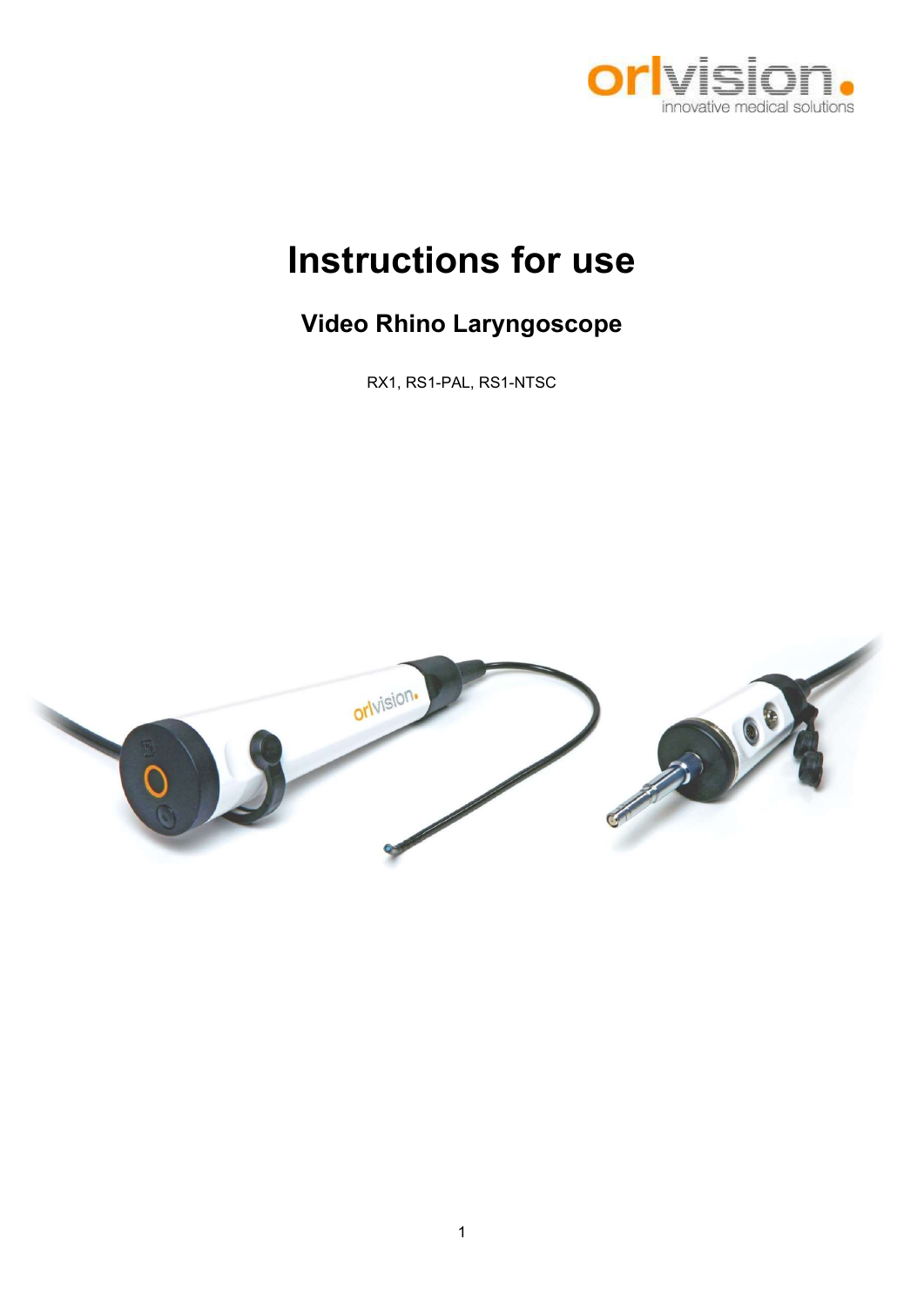

# **Content**

| 1               |                                                               |  |  |  |  |
|-----------------|---------------------------------------------------------------|--|--|--|--|
|                 | 1.1                                                           |  |  |  |  |
| $\overline{2}$  |                                                               |  |  |  |  |
| 3               |                                                               |  |  |  |  |
| 4               |                                                               |  |  |  |  |
|                 | 4.1<br>4.2<br>4.3<br>4.4<br>4.5                               |  |  |  |  |
| 5               |                                                               |  |  |  |  |
|                 | 5.1<br>5.2                                                    |  |  |  |  |
| 6               |                                                               |  |  |  |  |
| 7               |                                                               |  |  |  |  |
|                 | 7.1<br>7.2                                                    |  |  |  |  |
| 8               |                                                               |  |  |  |  |
| 9               |                                                               |  |  |  |  |
|                 | 9.1<br>9.2<br>9.3                                             |  |  |  |  |
| 10 <sup>1</sup> |                                                               |  |  |  |  |
|                 | 10.1<br>10.1.1.<br>10.1.2.<br>10.1.3.<br>10.2<br>10.3<br>10.4 |  |  |  |  |
| 11              |                                                               |  |  |  |  |
|                 | 11.1                                                          |  |  |  |  |
| 12              |                                                               |  |  |  |  |
| 13              |                                                               |  |  |  |  |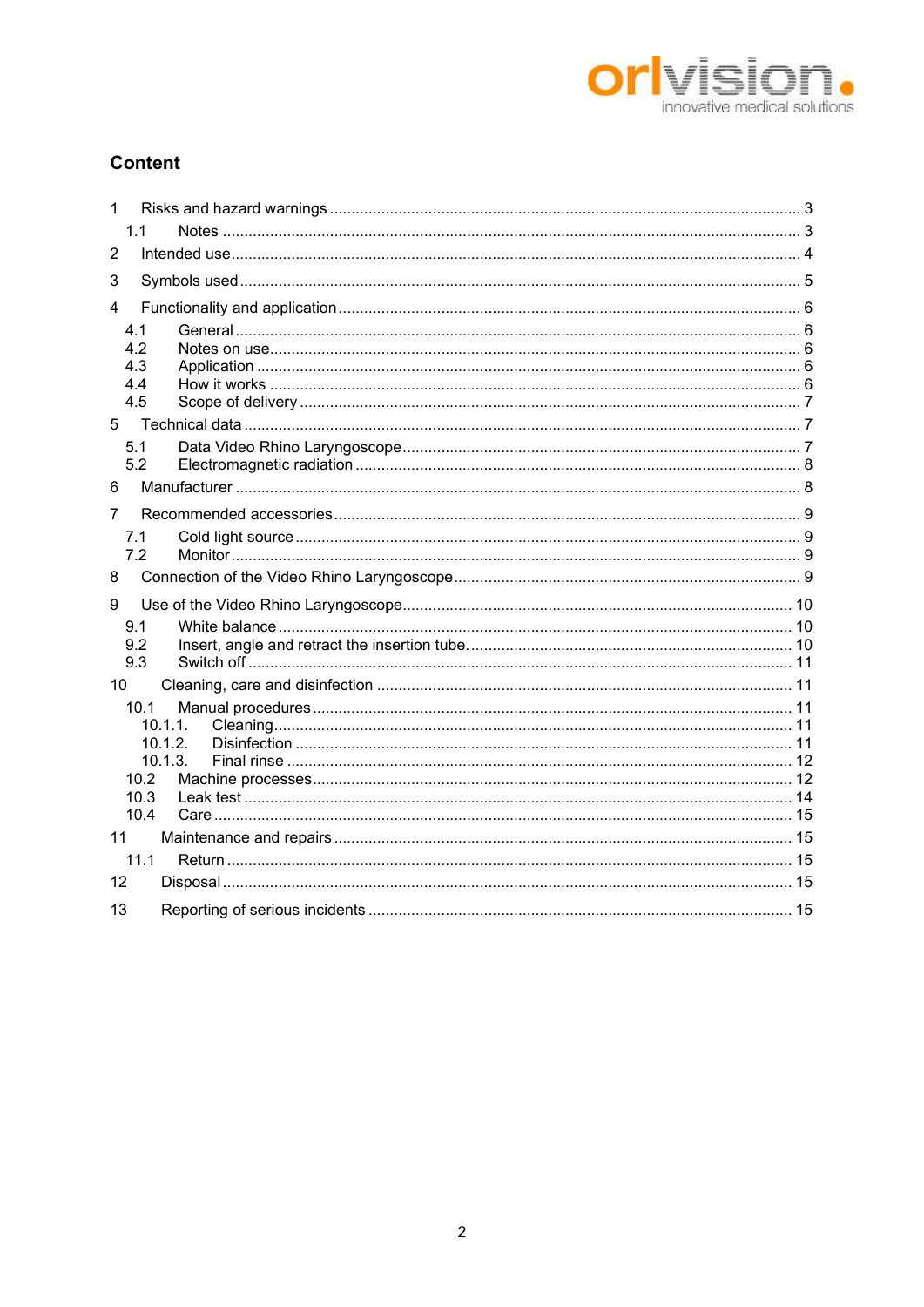

# 1 Risks and hazard warnings

### 1.1 Notes

- 1. The Video Rhino Laryngoscopes RS1 and RX1 are only designed for use in hospitals and clinics without direct connection to the public supply network.
- 2. Please first check the packaging, the Video Rhino Laryngoscope and the accessories for completeness and shipping damage. In case of damage, make a note of the damage and notify your dealer or the manufacturer.
- 3. Before each treatment, take a test image of a known object so that you can be convinced of the correct image quality, the correct image orientation (even when the angulation unit is moving) and the proper functioning of the Video Rhino Laryngoscope. Pay particular attention to the colour fidelity and the correct transmission of the images without too many imperfections.
- 4. Only use the Video Rhino Laryngoscope for its intended purpose in accordance with the regulations of the MPG, in accordance with the generally recognised rules of technology, and in accordance with the valid occupational safety and accident prevention regulations.
- 5. Before using the Video Rhino Laryngoscope, visually inspect it to ensure that it is in good working order and in proper condition, including the power supply. The Video Rhino Laryngoscope is a high-quality precision mechanical-optical instrument; treat it with care.



Do not use the Video Rhino Laryngoscope if it has any defects that may endanger patients, users or third parties, e.g. sharp edges due to damage.



Avoid direct sunlight, X-rays, sudden sharp temperature changes or heating above 60°C and mechanical stresses such as hard impacts and kinking of the insertion tube.



Only use the enclosed accessories or accessories approved by the manufacturer to connect the Video Rhino Laryngoscope to the mains and to other devices.



Only use medically approved devices (monitor, PC, cold light source, etc.) together with the Video Rhino Laryngoscope. Otherwise, the patient or user could be endangered in unfavourable cases. Observe the instructions in chapter 5.



Handle pointed or sharp objects such as scalpels or needles carefully near the Video Rhino Laryngoscope so that no mechanical damage could be caused to the endoscope.



When used with high-power light sources, light with high energy can escape from a light guide cable or laryngoscope. Deposits at the light exit area, insufficient working distances or direct tissue contact can thus lead to strong heating above 41C° and even tissue damage due to absorption.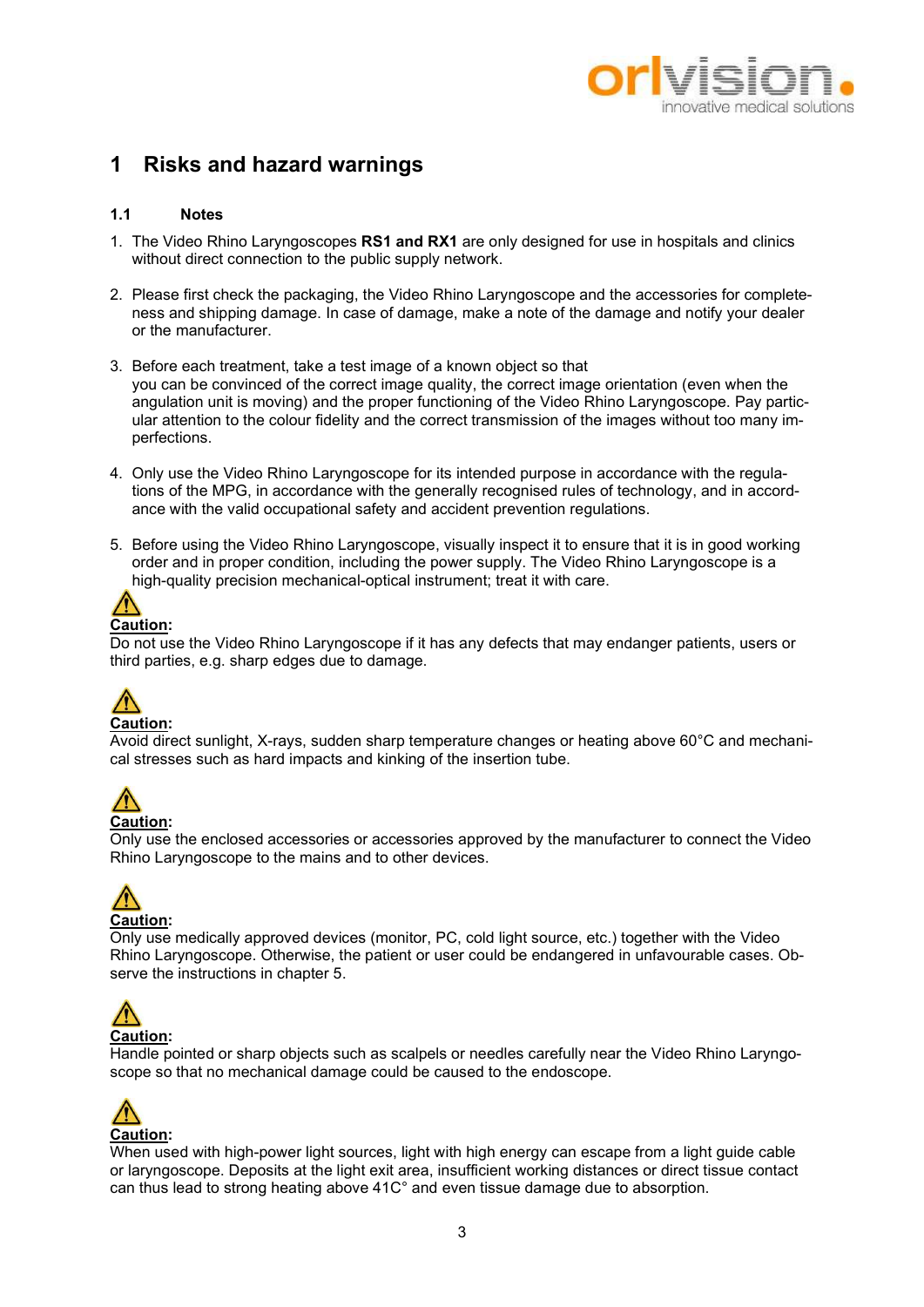

Therefore, avoid direct contact of tissue with the light emission area.

# Caution:

Use the automatic control of the light source, if available, or manually adjust the light source to the minimum light output required for the application to minimise burn risks.



The high light energy emitted at the distal end can lead to high heating or even ignition when the laryngoscope is placed on heat-sensitive or combustible surfaces. Therefore, always store the laryngoscope in a suitable holder.

Remove dirt from the optical surfaces of the laryngoscope to prevent accidental heat build-up.

Reduce the intensity at the light source or switch it off when the laryngoscope is not in use.

Switch off the light source if the laryngoscope will not be used for a long time!



# Caution:

Do not look directly into the light output of the light source or a connected light guide! The energy of powerful light sources can cause serious and permanent eye damage.



The Video Rhino Laryngoscope may only be used by persons who, on the basis of their training or knowledge and practical experience, can guarantee proper handling.

- The operational safety and usability of the medical device depend not only on your skill, but also on the care of the device. Regular cleaning and care are therefore necessary (see chapter Cleaning, care and disinfection).
- Qualified service and the use of original spare parts give you the guarantee that the operational safety, the operational capability and the value of your medical device are maintained.

# 2 Intended use

- The Video Rhino Laryngoscope RX1, RS1-PAL, RS1-NTSC is used for endoscopic examinations in human ear, nose and throat medicine. The flexible Video Rhino Laryngoscopes can be used to examine the nose, pharynx and larynx, nasal cavities and nasopharynx. The examination regions can be displayed on high-resolution screens via a (panel) PC.
- The Video Rhino Laryngoscope is not intended for examination of the paranasal sinuses and lower larynx.
- It is used exclusively in medical practices and clinics by staff specially trained in handling endoscopes.



The Video Rhino Laryngoscope RX1, RS1-PAL, RS1-NTSC may only be used on persons who have a sufficiently large body opening for the insertion of the insertion tube. This is especially important for nasal examinations in children.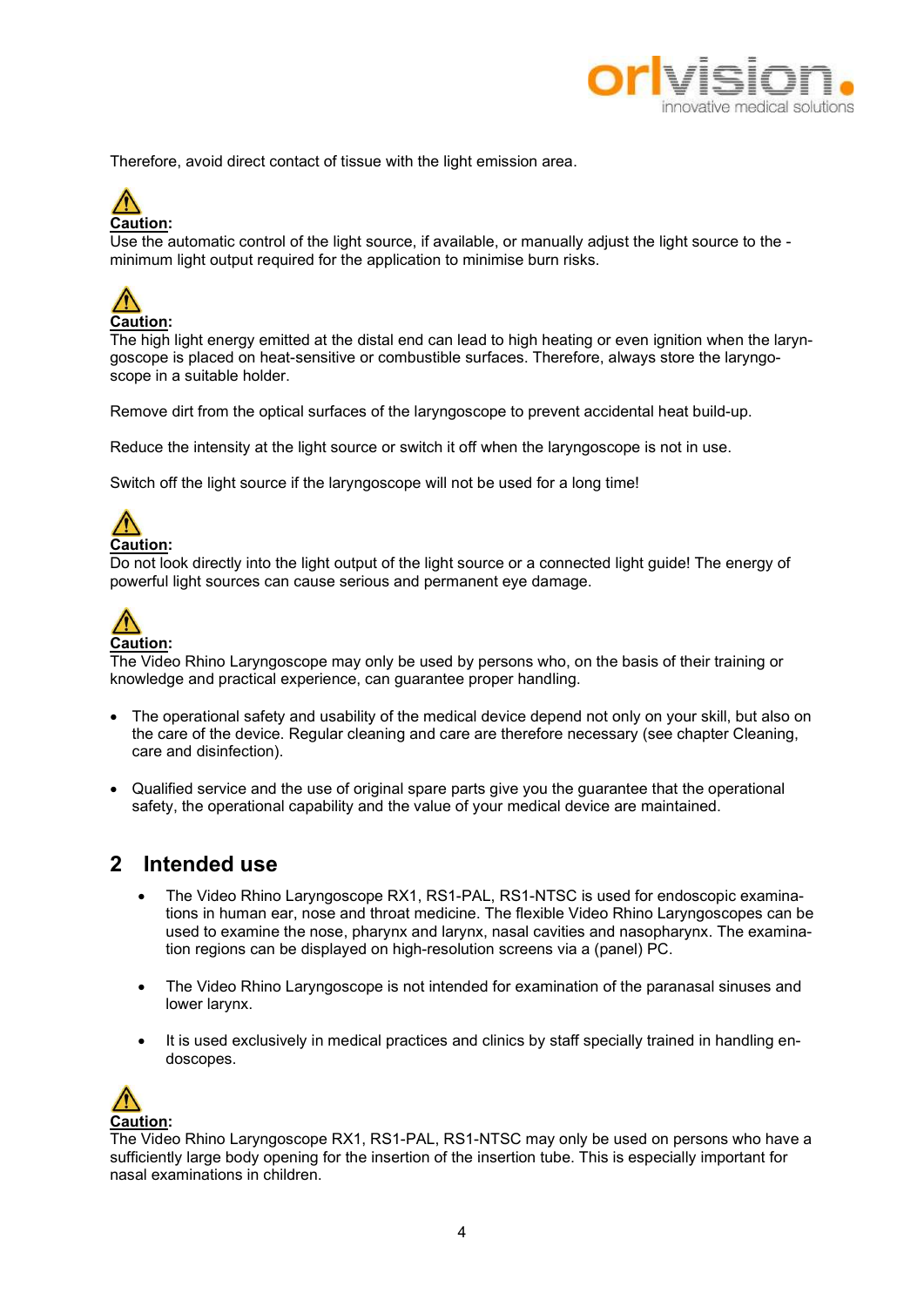

# 3 Symbols used

The symbols used have the following meaning

|           | On the type plate: Attention, follow instructions for use             |
|-----------|-----------------------------------------------------------------------|
| X         | Symbol for separate collection of electrical and electronic equipment |
|           | Applied part type BF                                                  |
|           | In the instructions for use: Caution, general danger area             |
| IP 68     | Unit is dust-tight and protected against permanent submersion         |
| $\Box$    | Unit complies with protection class II                                |
| <b>MD</b> | Device is a medical device                                            |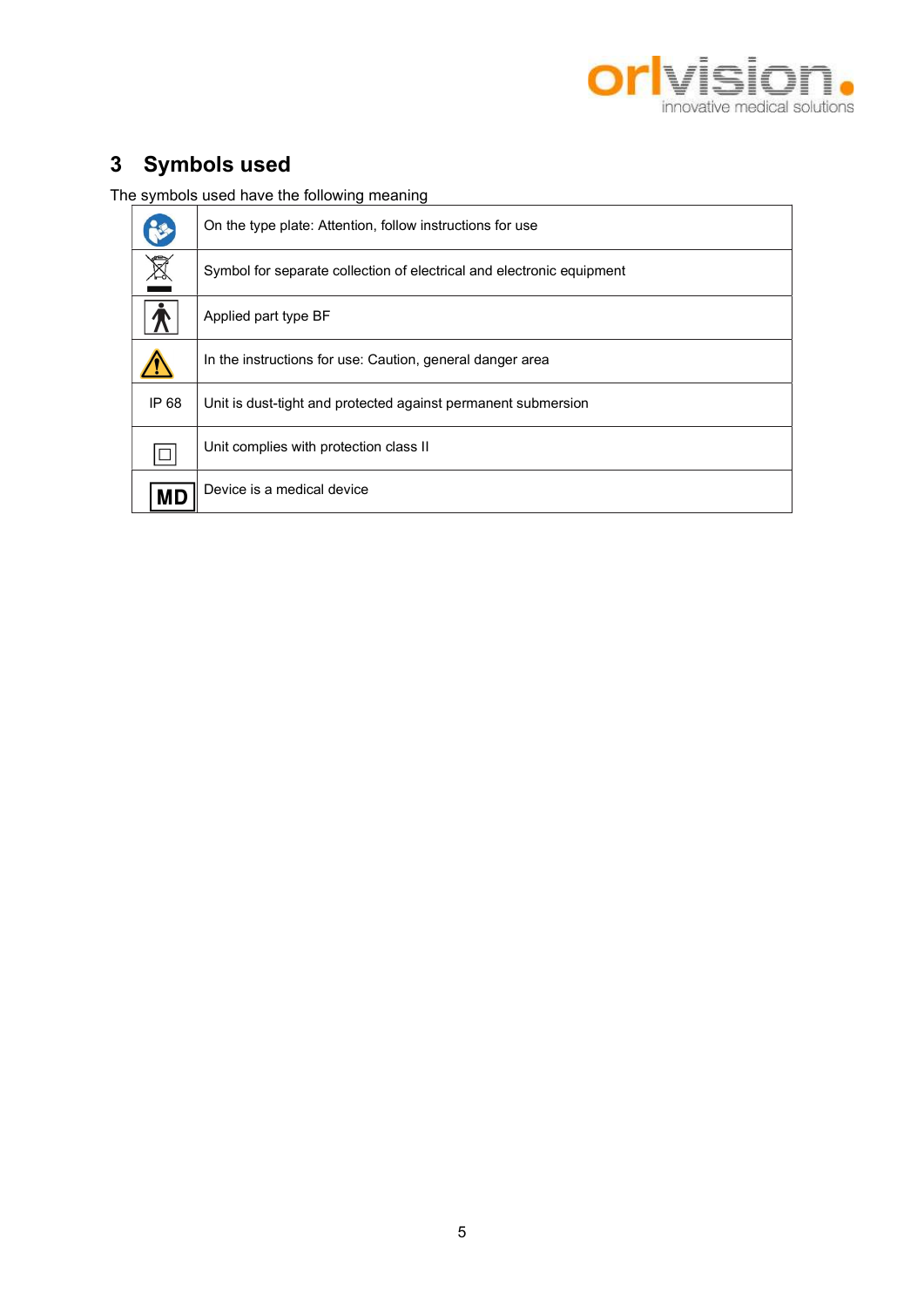

# 4 Functionality and application

# 4.1 General

It is an electronic system that must be protected from penetrating moisture. The type designations stand for the following variants:

| RS1-PAL  | Unit with CCD chip; video interface PAL format   |  |
|----------|--------------------------------------------------|--|
| RS1-NTSC | Unit with CCD chip; video interface NTSC format  |  |
| RX1      | Unit with CMOS chip; video interface NTSC format |  |

# 4.2 Notes on use

The instructions for use explain how to operate the medical device safely, properly and effectively. Please read the instructions for use before putting the device into operation, starting with the chapter on risks and hazard warnings. Keep the instructions close to the device. Observe the ambient conditions specified in the technical data.

The instructions for use do not replace the corresponding basic medical and technical knowledge. The user may have to acquire such knowledge in special advanced training courses.

orlvision accepts no liability for diagnoses and interpretations of findings made with the aid of medical products acquired from orlvision. The acquisition of medical expertise and its diagnostic and therapeutic consequences are solely the responsibility of the user of the medical product.

Before each use, test the direction of movement of the bounce unit by operating the adjustment lever to avoid incorrect bounce direction. Check a test image to verify colour fidelity.

We recommend the use of a lubricant on the shaft before inserting the shaft into the nasal cavity to be examined.

# 4.3 Application

The flexible Video Rhino Laryngoscopes from **orlvision** GmbH (hereinafter referred to as orlvision) are high-quality medical products. They are used for endoscopic examinations in human ear, nose and throat medicine. The flexible Video Rhino Laryngoscopes can be used to examine the nasopharynx. The image of the examination region can be displayed on a high-resolution screen and saved.

The RS1/RX1 laryngoscope is intended exclusively for use in clinics and may only be used by personnel specially trained in handling endoscopes!

Perform a white balance before each use (see section 7.1). Proceed with cleaning and disinfection as described in these operating instructions.

# 4.4 How it works

At the distal end of the Video Rhino Laryngoscope is the exit of a light guide that illuminates the observation region. An attached lens enables imaging at a viewing angle of 90 °. The image thus captured is recorded by a video camera, converted into an electrical signal and made available at the output of the Video Rhino Laryngoscope as an analogue video signal for display on a monitor.

The light for illuminating the observation region is obtained from a cold light source. The distal end of the insertion tube can be angled in a range of  $\pm$ 130  $\degree$  by operating the adjustment lever.

The supply of electrical energy is ensured by a medical power supply unit included in the delivery.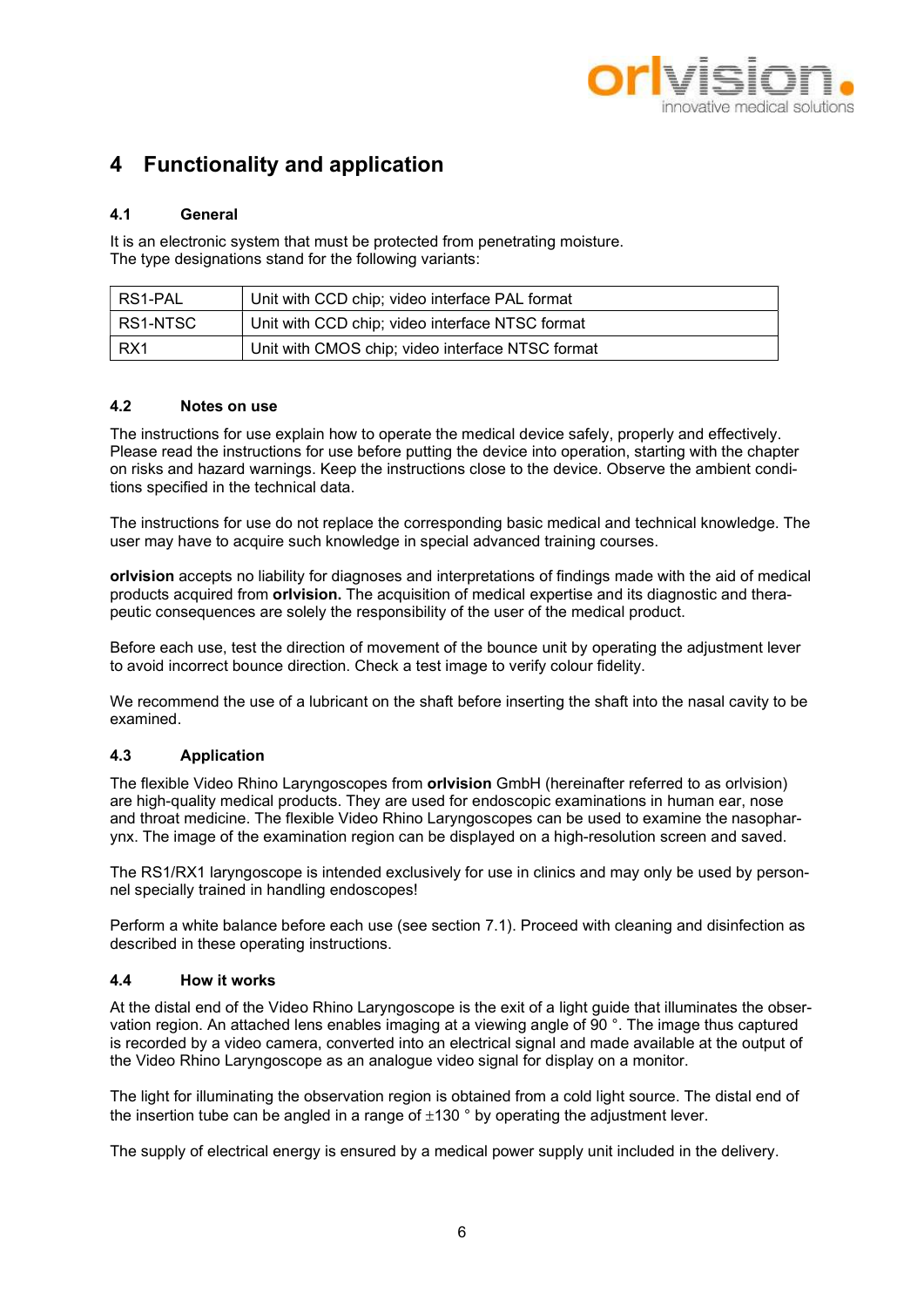

# 4.5 Scope of delivery

The scope of delivery for the flexible Video Rhino Laryngoscope includes

- the Video Rhino Laryngoscope with insertion tube and the connector plug for the cold light source (connected to the handpiece)
- a connection cable for connecting a monitor and the power supply unit
- a medically approved power supply unit for power supply
- a leak tester
- one cinch cable and one S-video cable
- an adapter of the ACMI type for connection to the light source (adapters of the STORZ, WOLF and OLYMPUS types are not included in the scope of delivery)
- Plug Cap Naso
- this operating manual

# 5 Technical data

# 5.1 Data Video Rhino Laryngoscope

| <b>Parameter</b>                                             | <b>RX1 / RS1</b>                     |
|--------------------------------------------------------------|--------------------------------------|
| Focus area                                                   | 10 - 55 mm                           |
| Angle of view                                                | $90^\circ$                           |
| Diameter distal end                                          | 3.9 mm                               |
| Diameter insertion tube                                      | $3.9$ mm                             |
| Distal angulation up / down                                  | 130°/130°                            |
| Working length                                               | 310 mm                               |
| <b>Total length</b>                                          | 540 mm                               |
| Video format                                                 | NTSC/PAL and NTSC                    |
| Resolution in pixels                                         | 320x240 / 500x582 and 510x492        |
| White balance                                                | manual                               |
| Illumination: Cold light source                              | Fibre optic cable                    |
| Power supply                                                 | 100-240V / 50-60Hz                   |
| Power                                                        | max. 1.5 W                           |
| Interface                                                    | Cinch Video / Y C Video, Cinch       |
| Weight in g                                                  | approx. 540g handpiece               |
| Risk class according to MPG                                  |                                      |
| Transport and storage temperature in ° Cel-<br>sius          | $-10^{\circ}$ C to + 60 $^{\circ}$ C |
| Operating temperature in ° Celsius                           | $0^\circ$ to + 40 $^\circ$           |
| The distal end can warm up to 9°C above<br>room temperature. |                                      |
| Relative humidity                                            | 0 to 100%                            |
| Air pressure                                                 | 950 to 1050 hPa                      |
| Protection class against environmental influ-<br>ences       | IP 68                                |
| Protection class against electric shock                      | Class II                             |
| Operating mode                                               | Continuous operation                 |

Table1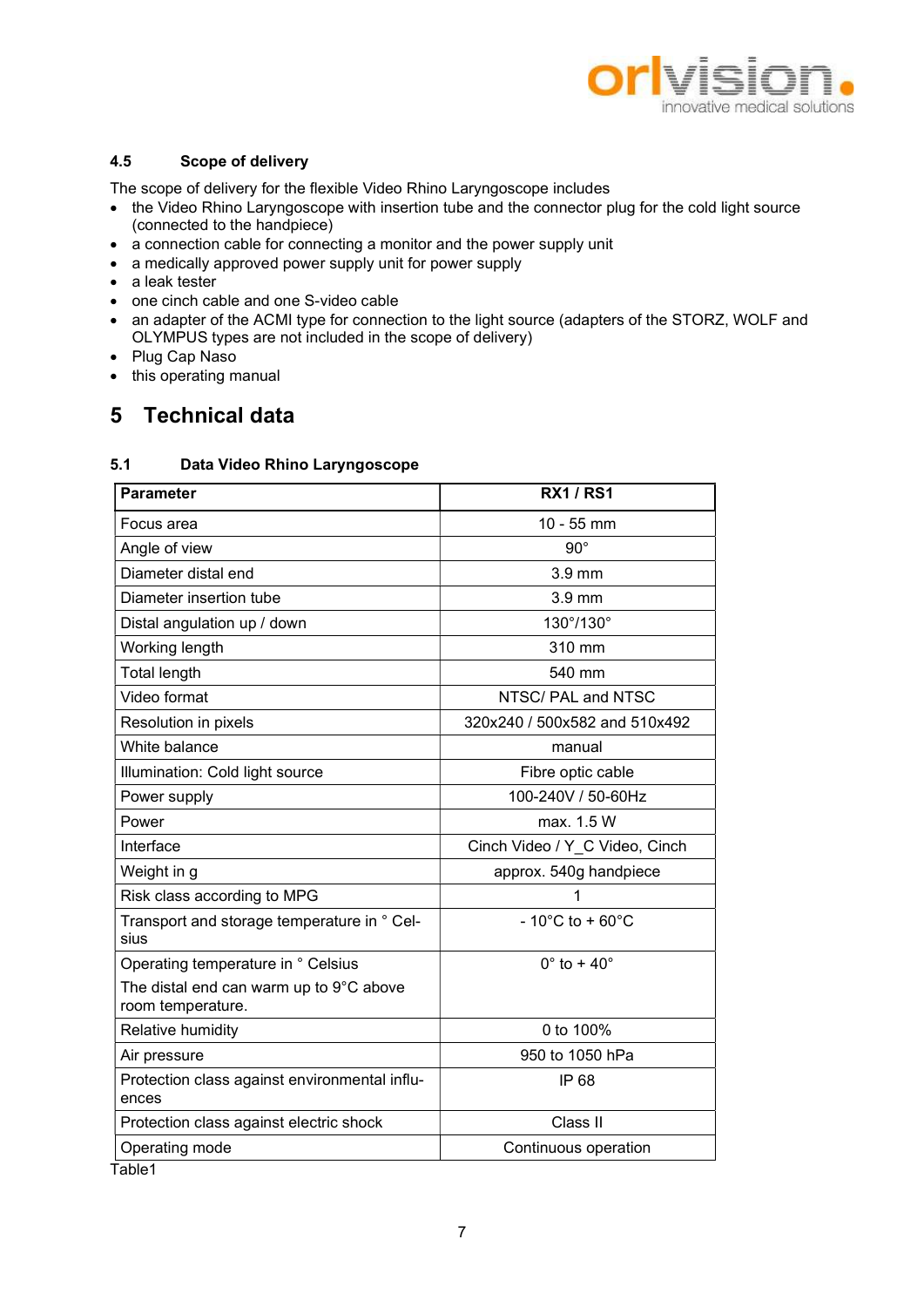

# 5.2 Electromagnetic radiation

With regard to radiation and interference immunity, the RS1 laryngoscope fulfils the conditions of the EN 60601-1-2:2007 (IEC 60601-1-2:2007, modified), Emission class A Intended for use in hospitals without direct connection to the public supply network!

The RX1 laryngoscope complies with EN 60601-1-2:2007 (IEC 60601-1-2:2007, modified) with regard to radiation and immunity.

# 6 Manufacturer

The manufacturer of the Video Rhino Laryngoscope is orlvision GmbH Gewerbestraße 17 D-35633 Lahnau

Tel: +49(0) 64 41 67 92 98 - 0<br>Fax: +49(0) 64 41 67 92 98-99  $+49(0)$  64 41 67 92 98-99

info@orlvision.de www.orlvision.de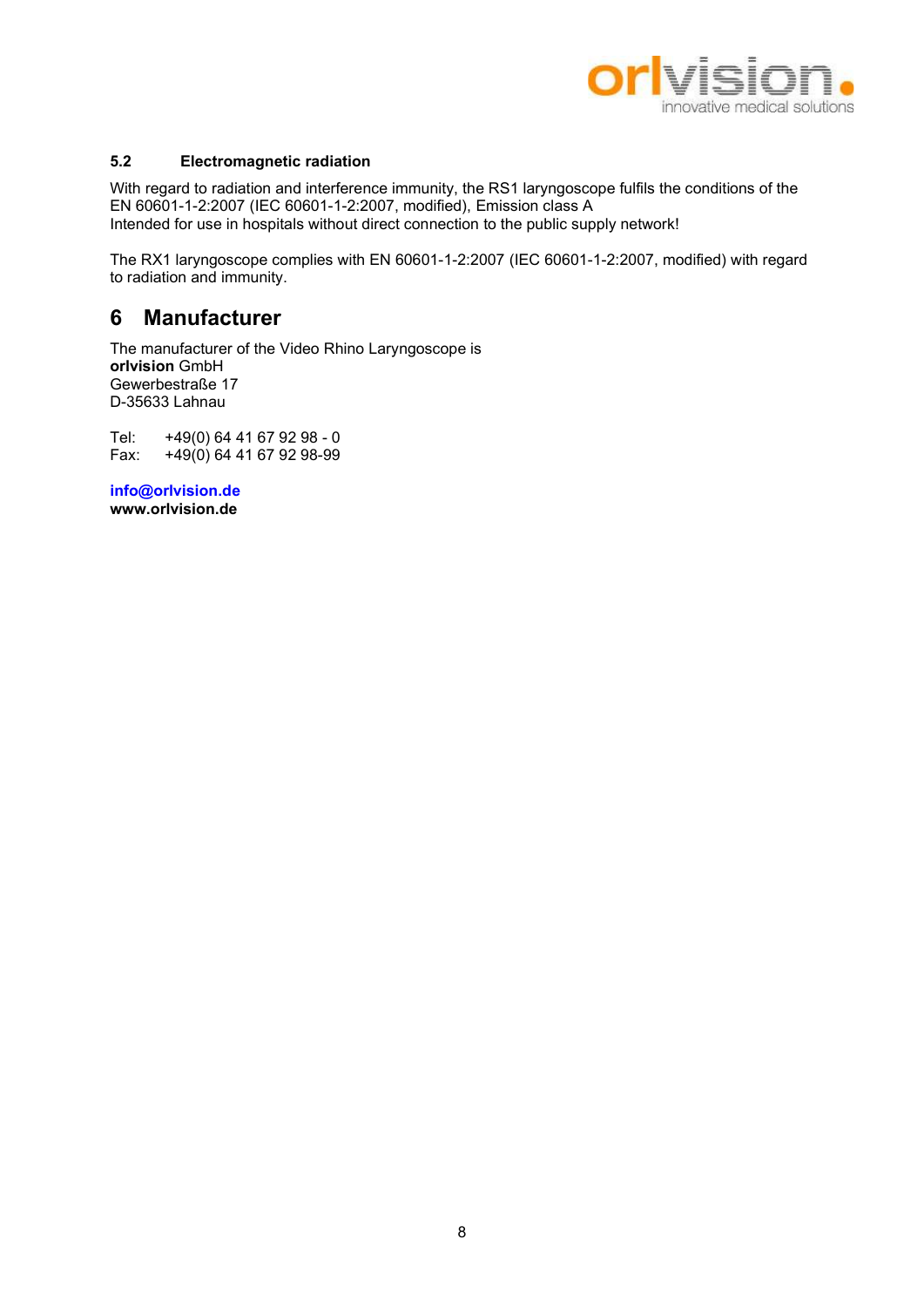

# 7 Recommended accessories

# 7.1 Cold light source

Only use a medically approved cold light source! For example:

- Light source orlLED 180, ILO
- Laryngeal Stroboscope HighLight Plus, Inventis

# 7.2 Monitor

Only use a medically approved monitor!

# 8 Connection of the Video Rhino Laryngoscope



# Figure 1: Connection laryngoscope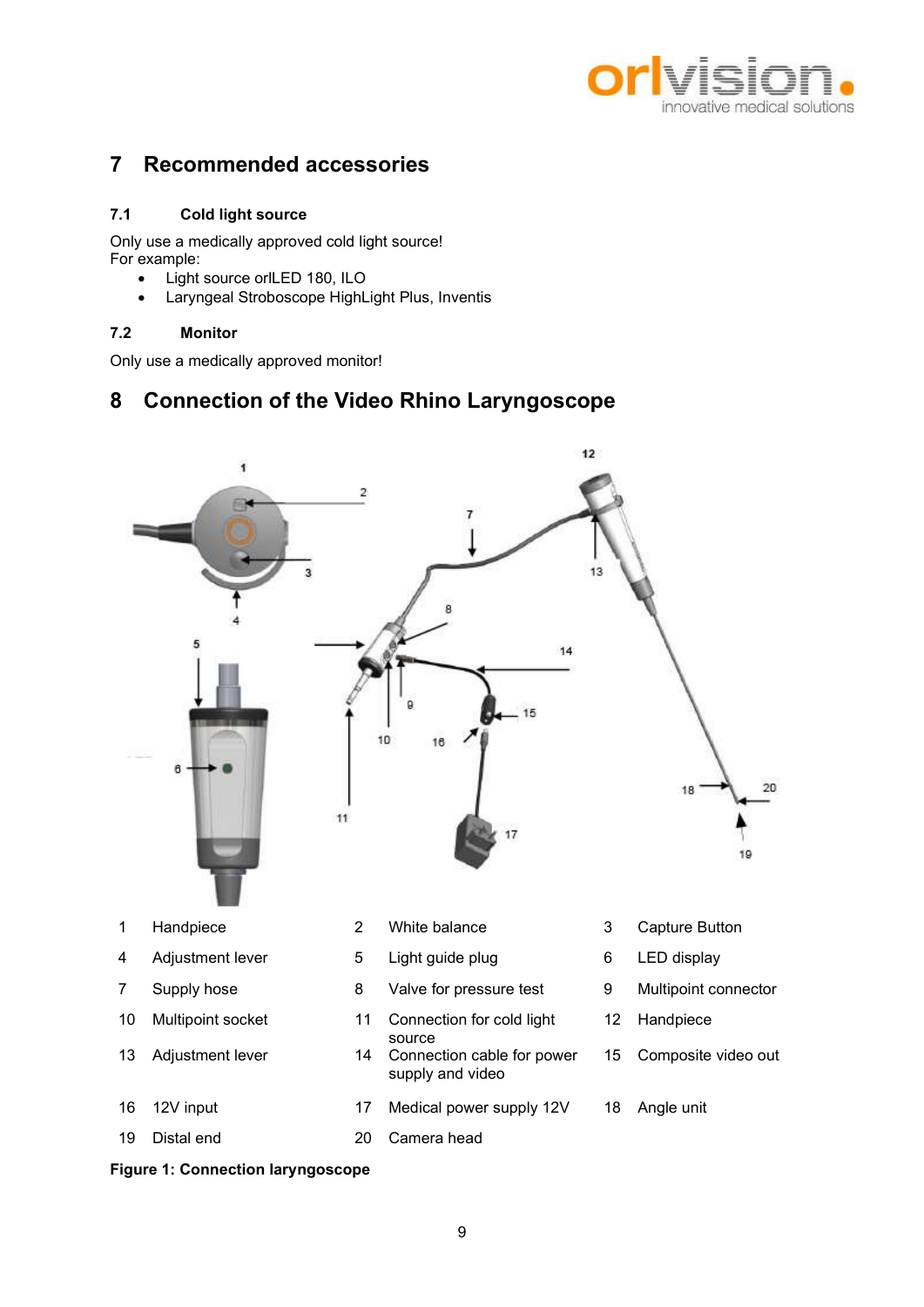

The Video Rhino Laryngoscope should be connected as follows. See also figure 1. Plug the power supply unit into a mains socket (100 - 240 V AC, 50 - 60 Hz). The secondary connection of the power supply unit must be plugged into the connector into which the video cable for the monitor is also plugged.

Then the connection cable must be plugged into the light guide plug and this in turn must be inserted into the cold light source.

An external monitor for displaying the video signal is connected to the Video Out connector, then the image captured by the camera appears on the screen.

Now the Video Rhino Laryngoscope can be used for its intended purpose, the green LED on the light guide plug is lit.



Monitor and light source must meet the requirements of the DIN EN 60601 standard!

# 9 Use of the Video Rhino Laryngoscope

### 9.1 White balance

Attention: Before each examination, a white balance should be carried out so that the camera reproduces the natural colours.

### Handpiece



# Figure 2: White balance

To do this, point the distal end straight at a white sheet of paper, take up the working range (10 - 55 mm distance) and briefly press the white balance button on the handpiece. See also figure 2.

### 9.2 Insert, angle and retract the insertion tube.

Carefully insert the insertion tube into the corresponding regions to be examined (nasal and pharyngeal cavities). If necessary, the distal end can be adjusted by  $130^{\circ}$  with the adjustment lever (see figure 3). The level of adjustment should be tested in a free trial. The examining doctor holds the laryngoscope in his hand to check the adjustment of the distal end and observes the image on the screen.

After the examination, return the control lever to the rest position and carefully withdraw the insertion tube.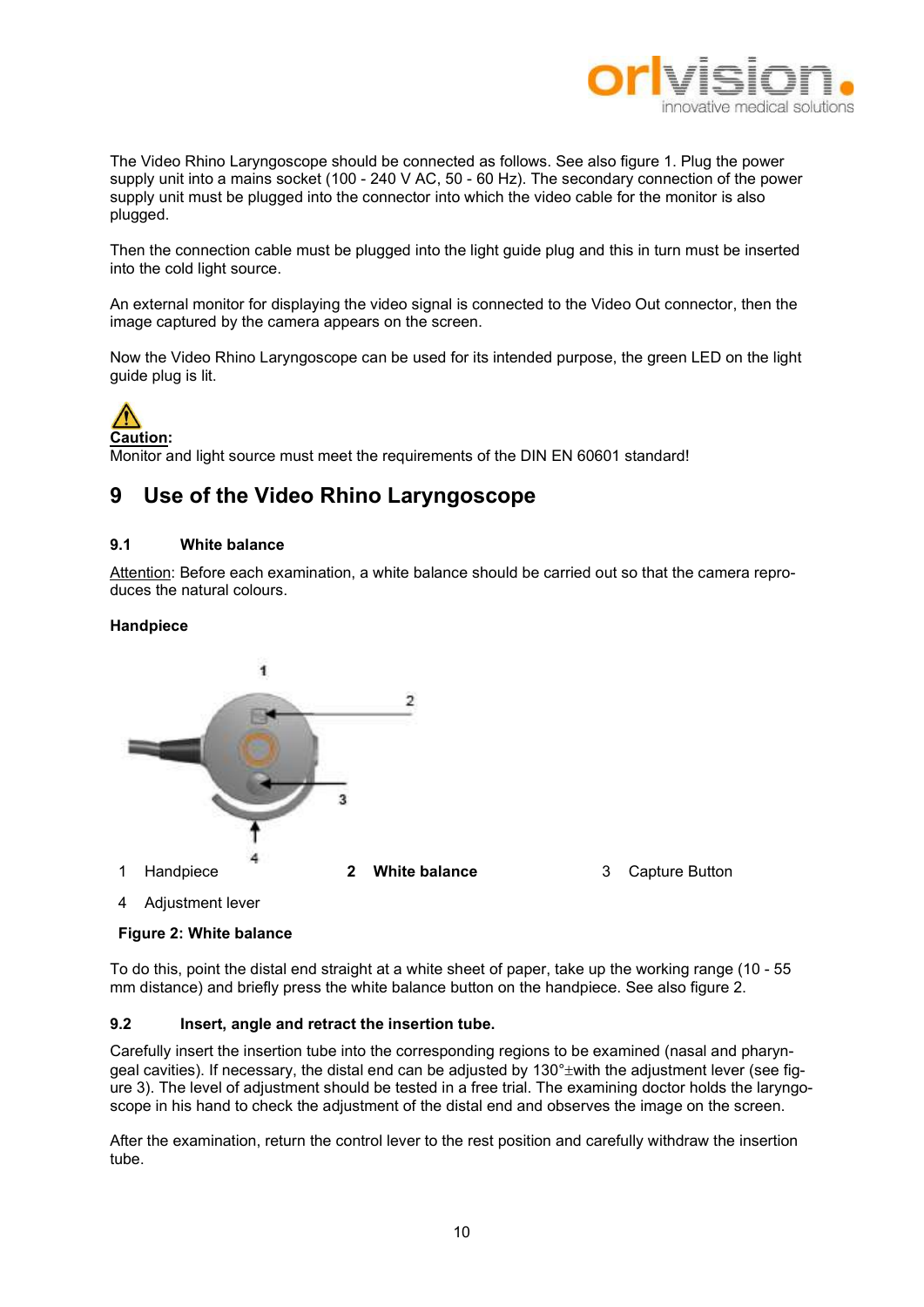

# 9.3 Switch off

After use, the laryngoscope must be taken out of service by disconnecting it from the supply, the cold light source must be switched off and then the necessary cleaning and disinfection work must be carried out. See chapter 8.

# 10 Cleaning, care and disinfection

In accordance with KRINKO/BfArM recommendations, the machine method is always the preferred method for reprocessing.

# 10.1 Manual procedures

### 10.1.1. Cleaning

After each use, the Video Rhino Laryngoscope must be carefully cleaned. To do this, wipe it with a clean disposable cloth soaked in an appropriate disinfectant on all accessible external parts.

We recommend for cleaning: 2% Sekusept® active (manufacturer Ecolab). Leave on for 5 minutes. Make sure that the surfaces remain moist. Wipe with a dry disposable cloth afterwards. Alternatively, we recommend Triamin disinfectant wipes from Wet Wipe (available from Orlvision). Contact time depending on possible organisms 5-15 minutes, see separate data sheet, available at www.wetwipe.eu .



### Caution:

Please do not exert any great mechanical forces on the flexible end of the endoscope when wiping it. endoscope, the light guides inside could be damaged (breakage).

### 10.1.2. Disinfection

Disinfection may only be carried out by trained personnel and in accordance with the specifications of the Robert Koch Institute.



Before each disinfection / insertion, a leak test (see chapter 9.3) must be carried out. In case of the Rhino Laryngoscope must be discarded immediately and sent to the manufacturer for repair. manufacturer for repair. In case of leaks, the immersion disinfection becomes ineffective!

We recommend the following disinfection: Immersion disinfection with 2% Sekusept® active. (manufacturer Ecolab). Immersion time 30 minutes.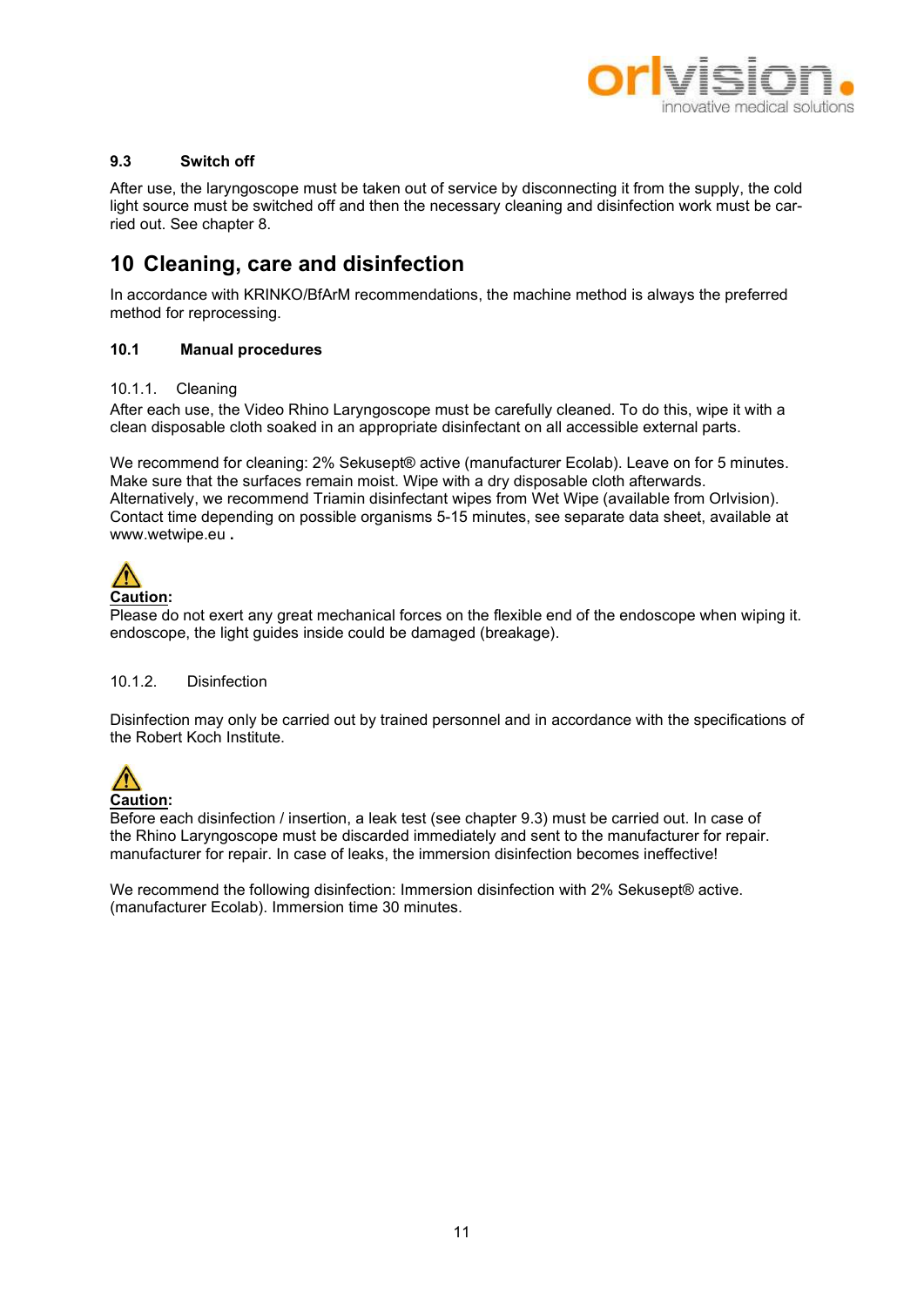

# Caution:

To protect the 9-pole plug connection, we recommend using the enclosed cover cap "Plug Cap Naso".



Fig. 4: Cover cap "Plug Cap Naso"



Permanent immersion of the laryngoscope in concentrated alcohol will cause irreversible damage. If necessary, perform a short wipe disinfection. However, make absolutely sure that the alcohol can evaporate immediately after the wipe disinfection.

# Caution:

Never put the USB cable into the immersion disinfection. The cable may only be cleaned and disinfected by wipe disinfection / surface disinfection.

# 10.1.3. Final rinse

Remove the Rhino laryngoscope and accessories from the disinfectant solution with fresh disposable gloves. Place the disinfected laryngoscope in a basin / tub with microbiologically safe water (drinking water quality). Use fresh water for each instrument. Rinse the Rhino laryngoscope outer surfaces thoroughly with microbiologically safe water.

# 10.2 Machine processes

We recommend the following procedures with the washer-disinfector BHT INNOVA® E3 CMS DC from CANTEL GmbH or an equivalent machine with the settings given below.

# Cleaning

Cleaning agent: 0.5 % Dr. Weigert neodisher Mediclean forte® Automatic cleaning process with programme no. 24 with the following settings:

- Step Pre-cleaning for 4 minutes
- Step Emptying
- Step Cleaning 0.5% at 37°C for 6 minutes
- Step Cleaning 0.5% at 43°C for 6 minutes
- Step Emptying
- Step Intermediate rinse for 2 minutes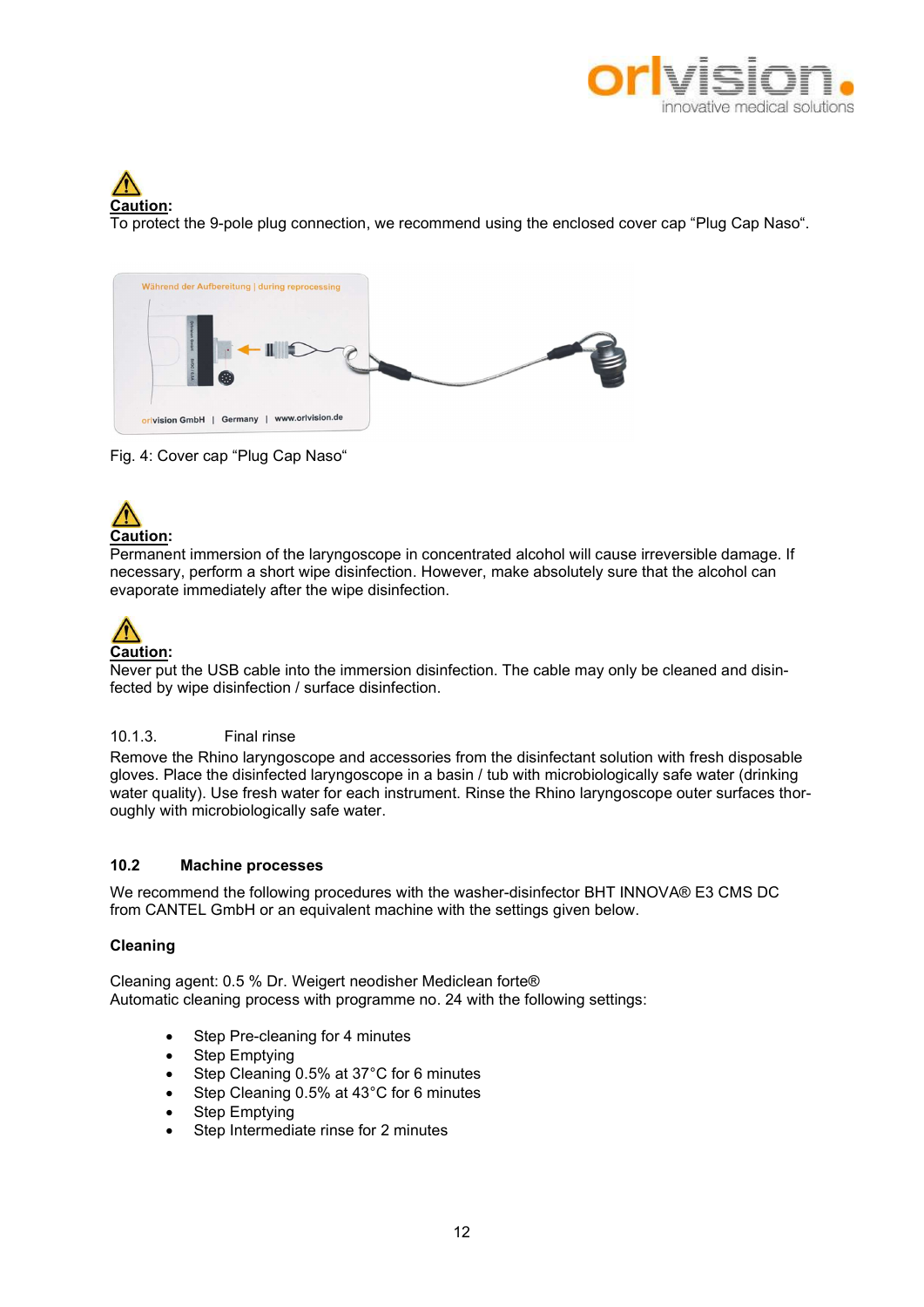



Before each cleaning or disinfection / insertion, a leak test (see chapter 9.3) must be carried out. In case of leakage, the Rhino Laryngoscope must be discarded immediately and sent to the manufacturer for repair. In case of leakage, the disinfection will be ineffective!

### Pre-cleaning:

Pre-cleaning with pre-soaked cloths with 0.5 % Dr. Weigert neodisher Mediclean forte® until the instrument is visually clean.



# Caution:

Please do not exert great mechanical forces on the flexible end of the endoscope when wiping it, the light guides inside could be damaged (breakage).

### Cleaning

Cleaning agent: 0.5 % Dr. Weigert neodisher Mediclean forte®.

### **Disinfection**

Disinfectant: 1.0 % Dr. Weigert neodisher endo SEPT PAC

Automatic cleaning and disinfection process with programme no. 22 NORMAL-PAA with the following settings:

- Step Pre-cleaning for 4 minutes
- Step Emptying
- Step Cleaning 0.5% at 37°C for 6 minutes
- Step Cleaning 0.5% at 43°C for 6 minutes
- Step Emptying
- Step Intermediate rinse for 2 minutes
- Step chemical disinfection with 1% disinfectant at 25°C for 10 minutes.
- Step Emptying
- Step Final cleaning at 20°C for 4 minutes



Usually the laryngoscope is connected to the automatic pressure monitoring system during machine cleaning. If this is not done, we recommend using the optionally available cover cap M-860-0003- 0086-P to protect the valve connection.

It is also recommended to use this cover cap for manual cleaning.



Fig. 5, Cover cap Article number M-860-0003-0086-P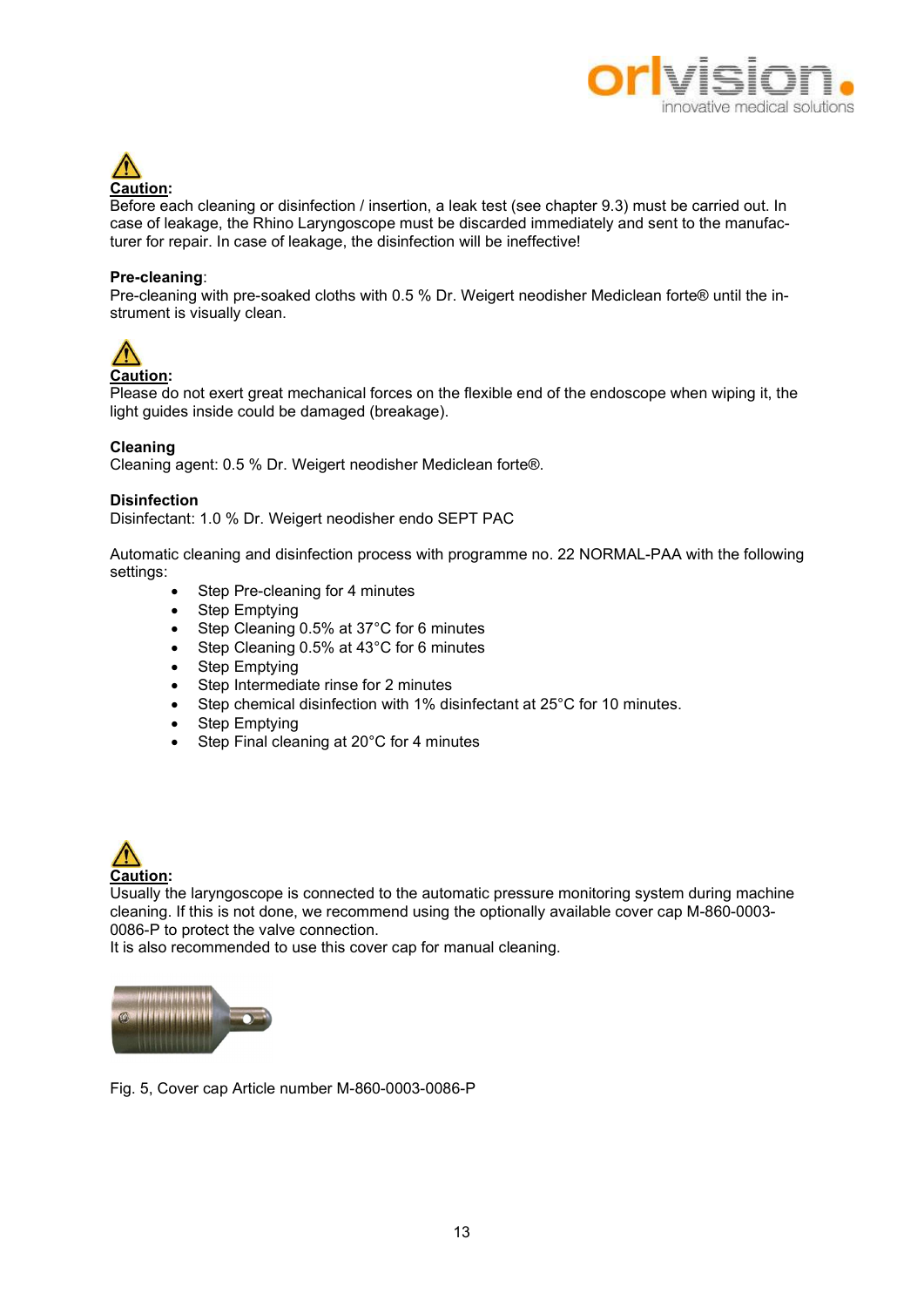



Figure 6: Valve cover cap fitted

10.3 Leak test



The leak test must be carried out before each reprocessing!



The connection tube of the leak tester and the tester connection on the laryngoscope must be dry!

Place the tester connector cap firmly on the tester connector and turn it clockwise a quarter turn (see figure 3). The tester is now firmly connected to the laryngoscope and cannot be pulled off. Close the valve on the leak tester.

Create a test pressure of 160 (±10) mmHg by pumping the leak tester.



Figure 7: Connection pressure tester



If the manometer reading drops by more than 10 mmHg within one minute, do not place the laryngoscope in liquid.

In this case, wipe the outer sheath with instrument disinfectant or isopropanol 70 %, wrap the laryngoscope in a protective foil cover, pack it in the original packaging and label it "leaking, not disinfected". Then hand it over to the service workshop or the manufacturer.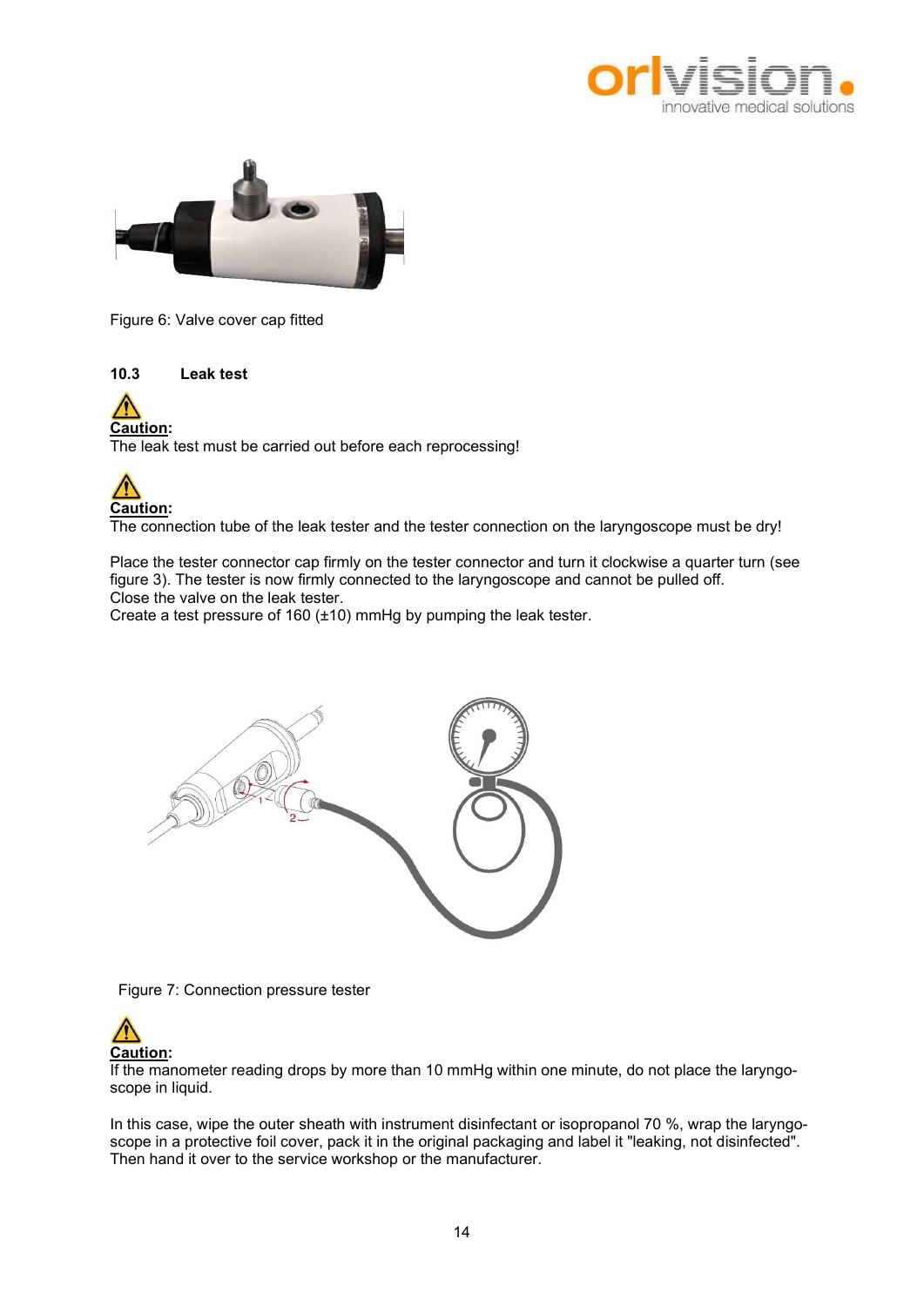



Never connect or disconnect the tester under water, otherwise moisture may enter the unit and repair may be necessary.

After completing the leak test, open the valve on the leak tester to release the excess pressure. Then turn the tester connection cap to the left and then pull off the tester connection. To protect the 9-pin connector, we recommend using the optionally available cover cap.

After completing the leak test, open the valve on the leak tester to release the excess pressure. Then turn the tester connection cap to the left and pull off the tester connection.

### 10.4 Care

The Video Rhino Laryngoscope is easy to care for. Apart from thorough cleaning and regular inspection for damage, no special care is required. The laryngoscope should be stored in a dry place, safe from dust.

# 11 Maintenance and repairs

The components of the Video Rhino Laryngoscope are maintenance-free for their users. Repairs and maintenance work may only be carried out by the company **orlyision** or by specialist companies authorised by it. The company orlvision provides the authorised companies with all necessary product documentation.



Unauthorised opening, repairs and modifications to the laryngoscope release orlvision from any liability for operational safety. This will void any warranty claims during the warranty period.

### 11.1 Return

In order to avoid damage due to transport and shipping in the event of a return, please use only the original shipping packaging.



Caution:

For shipping and transport, always connect the pressure tester to the light connection with the valve open!

# 12 Disposal



Environmentally friendly disposal according to EU Directive 2012/19/EU. The appliance contains electronic components. To prevent environmental risks or hazards due to improper disposal, the product, including accessories, must be disposed of in accordance with the applicable EU directives 2012/19/EU. Disposal can be carried out by the manufacturer.

For this purpose, please send to the manufacturer at: Orlvision GmbH, Gewerbestraße 17, D-35633 Lahnau. Disposal in household waste is prohibited.

# 13 Reporting of serious incidents

All serious incidents related to this product shall be reported to the manufacturer and to the competent authority of the Member State in which the user and/or the patient is established.